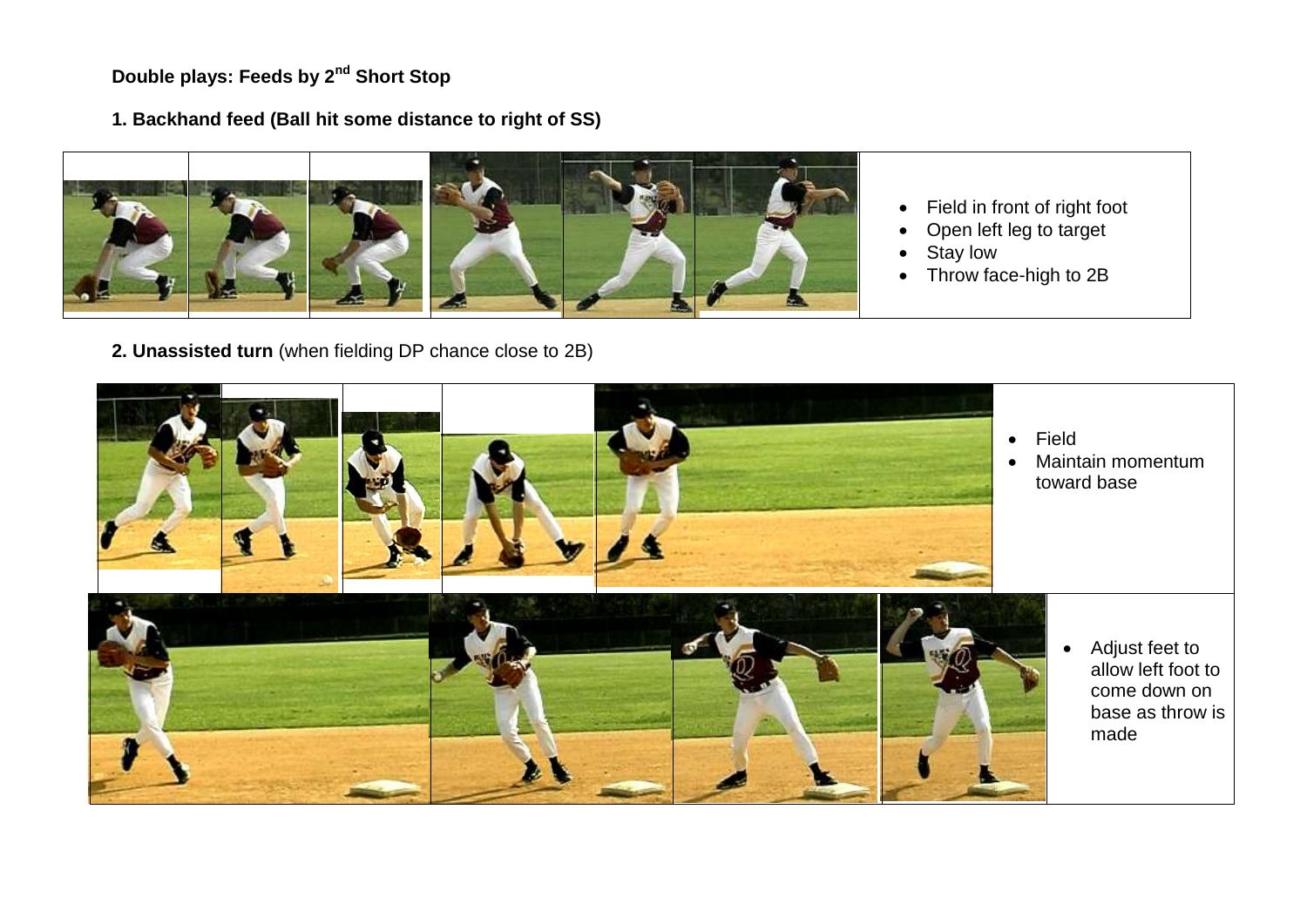# **Double plays: Feeds by 2nd baseman**

## **Reverse pivot (Ball hit substantially to right of 2nd baseman)**

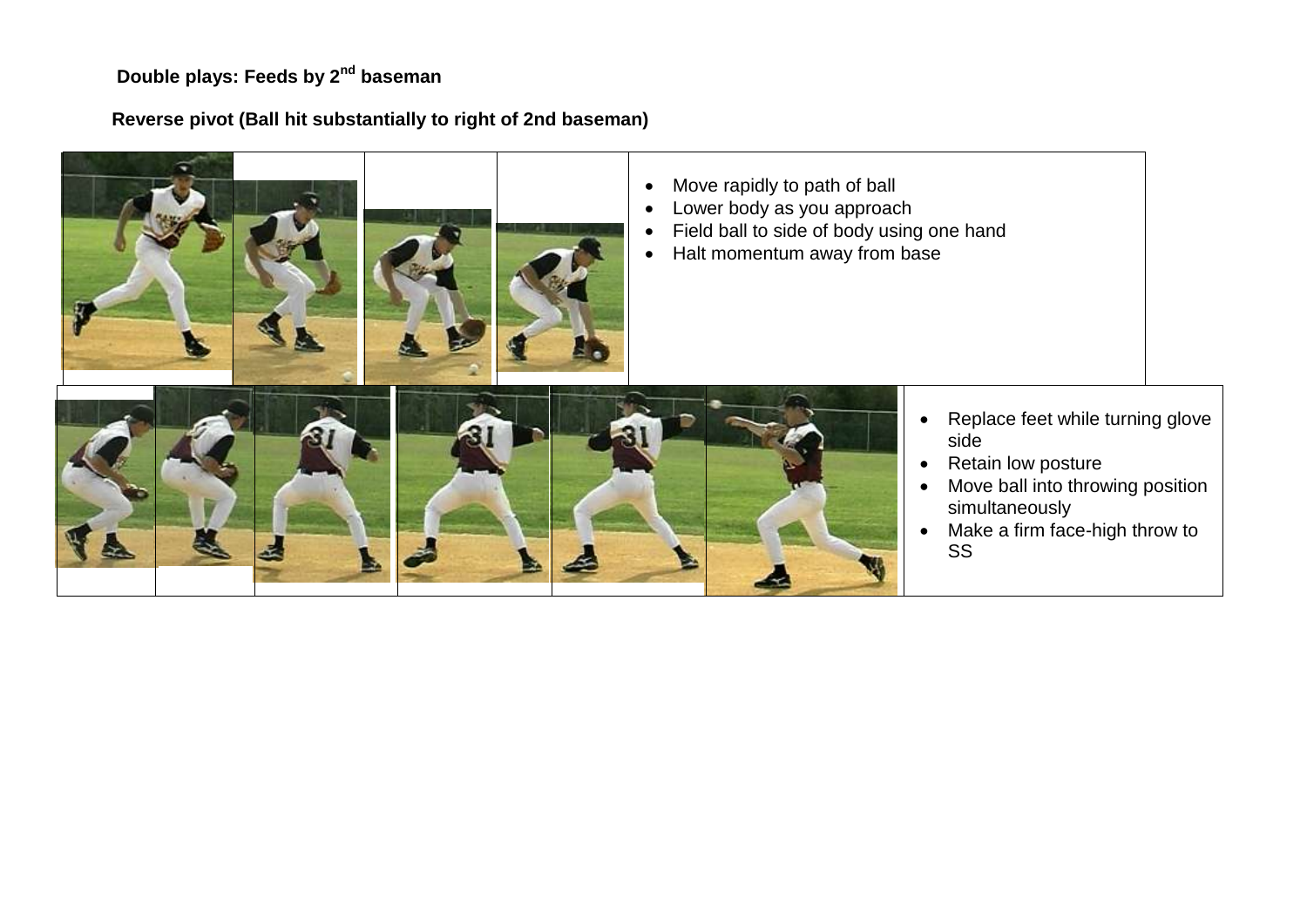### **Double plays: Turns by Shortstop**

**Inside turn** (throw to inside of base)

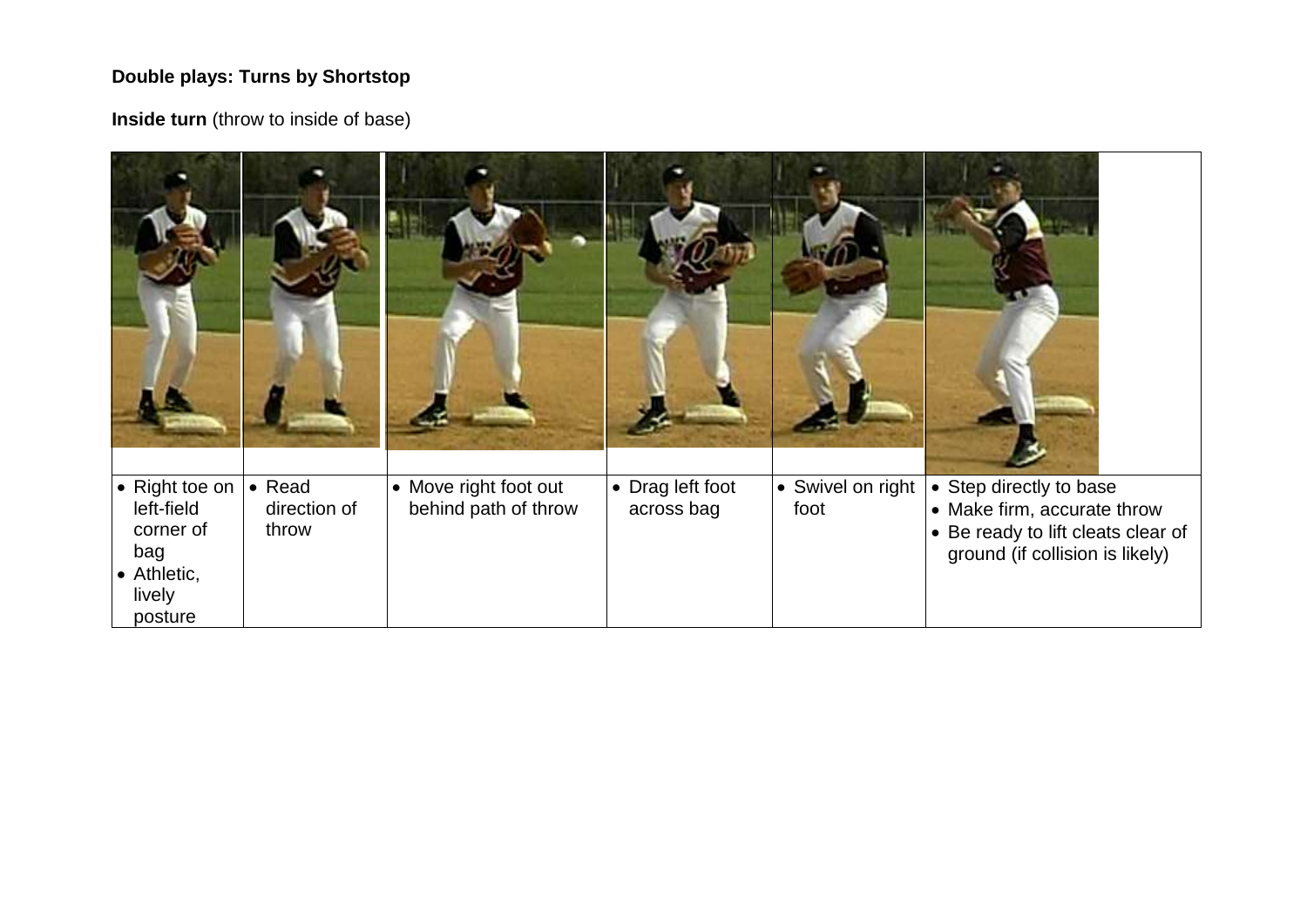(Frame-by-frame sequences of Chris Clem captured by Peter Gahan, 2003. Text by Peter Gahan)

## **Double plays: Turns by Second Baseman**

**1. Routine turn** (Accurate throw from SS or 3B)

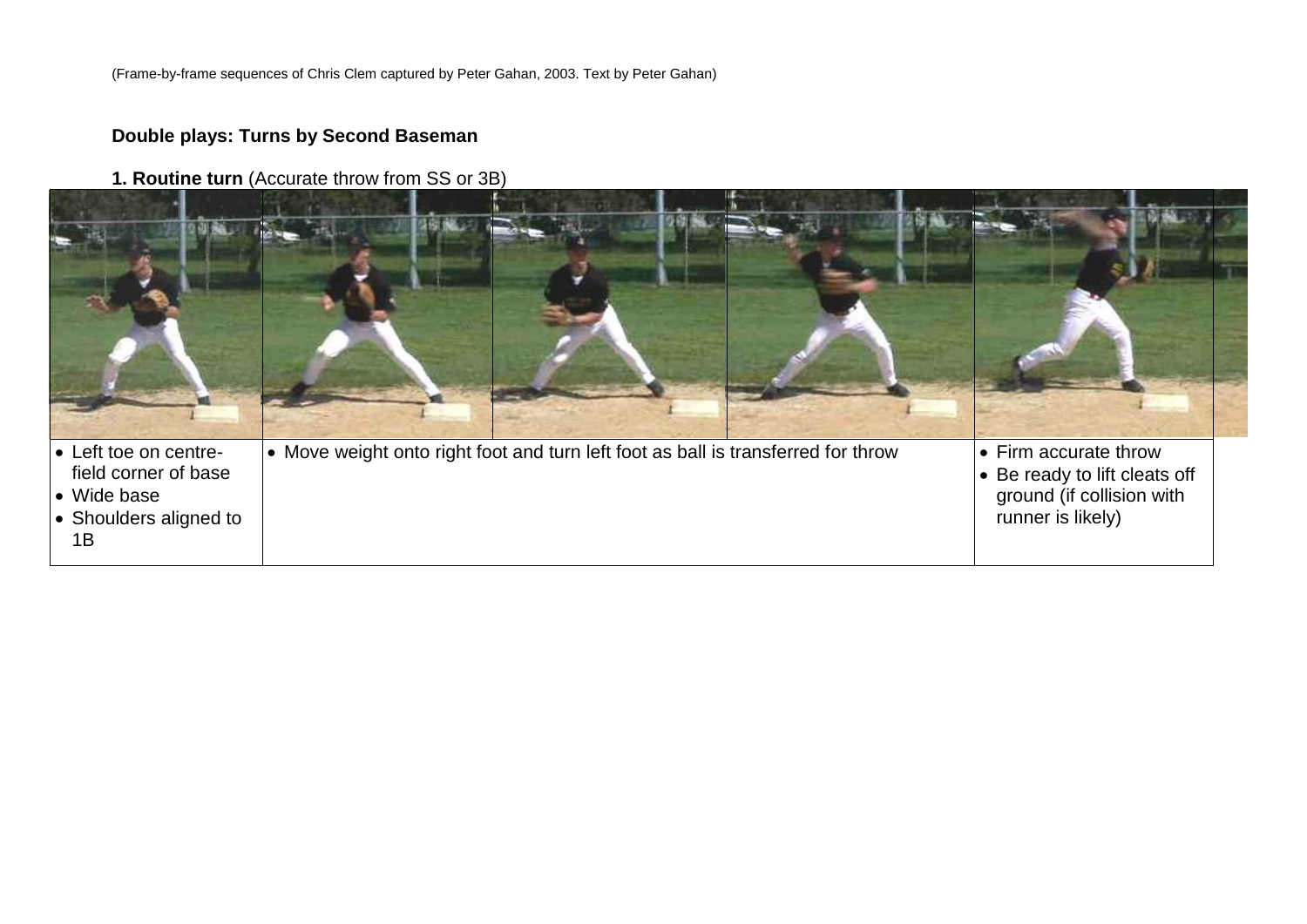#### **Variation**

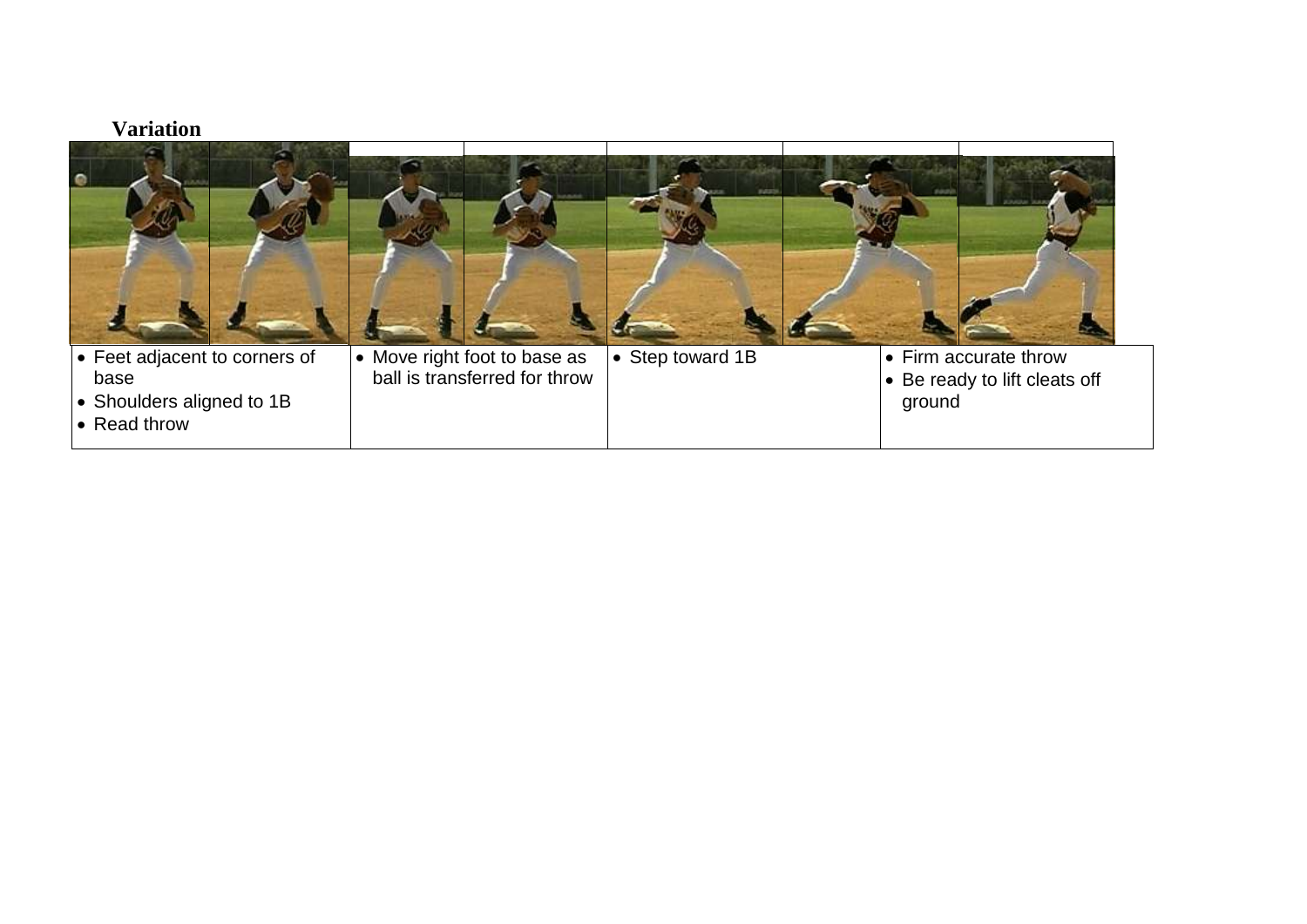## **2. Wide throw (to centre-field side)**

| Set up as for<br>a routine<br>feed | Step wide with right foot<br>Retain base contact with left foot | Drag left foot as anchor to prevent<br>help retain balance | Drive off right foot to throw |
|------------------------------------|-----------------------------------------------------------------|------------------------------------------------------------|-------------------------------|

**3. Wide throw (to infield side)**



**Variation on a low feed, moving through the base** (Inaccurate throw from SS or 3B)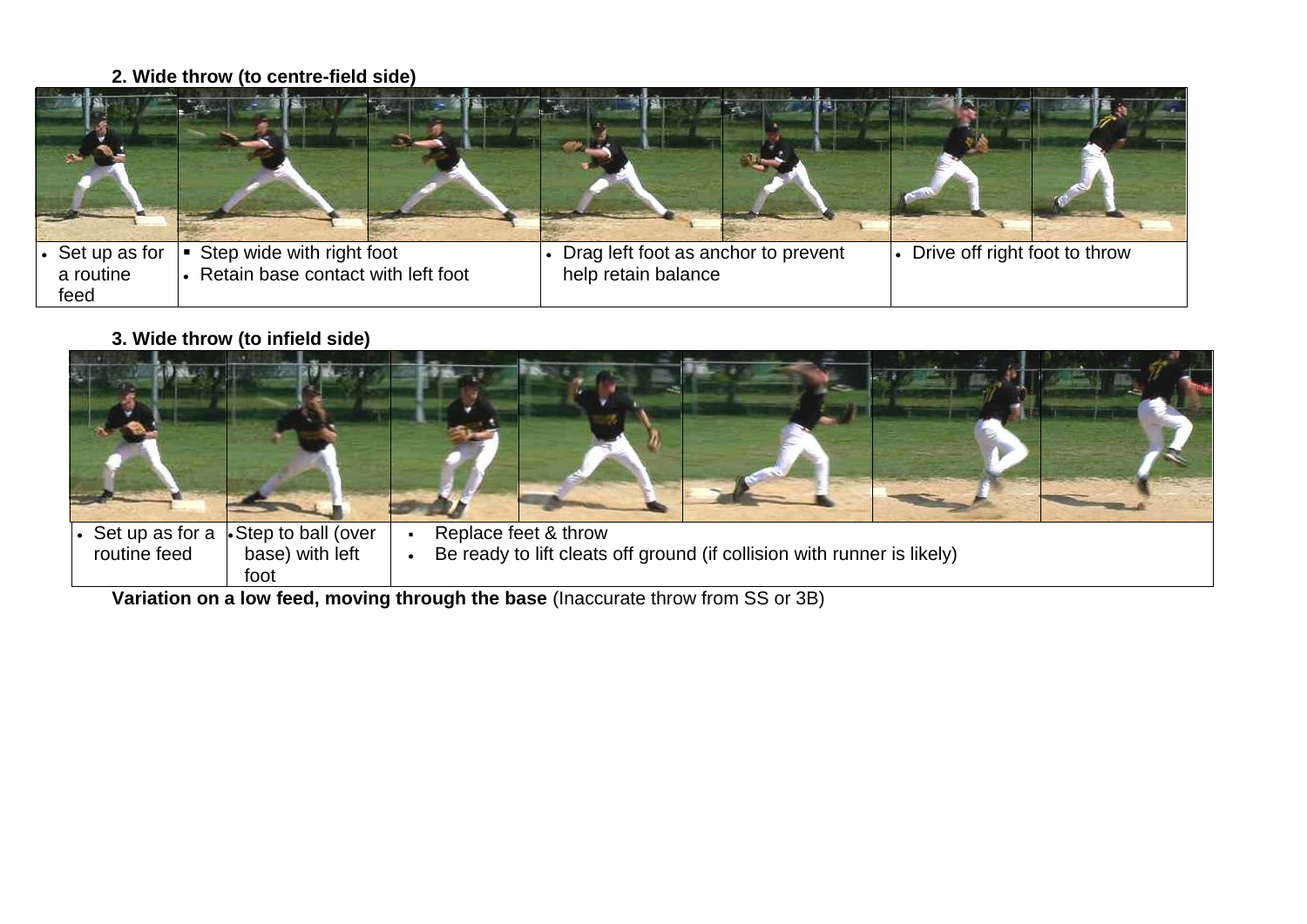

**Double plays: Feeds by Third Baseman**

**1. Backhand double play** (ball non-glove side)